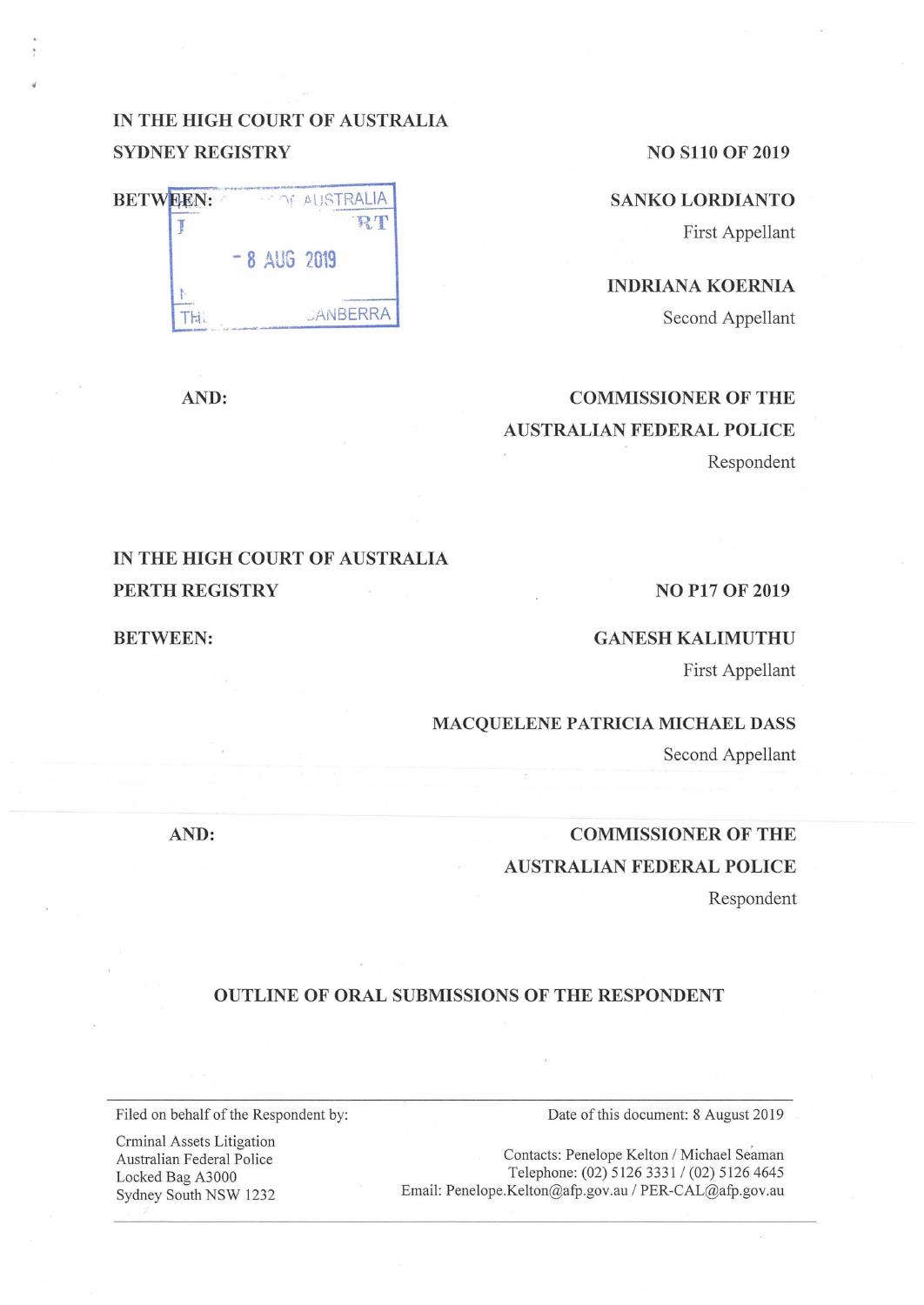### PART I **INTERNET PUBLICATION**

1. This outline of oral submissions is in a form suitable for publication on the Internet.

### PART II PROPOSITIONS TO BE ADVANCED IN ORAL ARGUMENT

#### **II. Knowledge and reasonable suspicion**

- 2. An applicant for an exclusion order bears the onus of disproving both knowledge and circumstances that would arouse a reasonable suspicion that property was the proceeds of an offence or an instrument of an offence: s 317(1).
- 3. The *Lordianto* appellants cannot succeed on appeal without overturning the primary judge's finding that they failed to establish that they acquired property without knowing it to be the proceeds or an instrument of an offence: *Lordianto* **PJ** at [123] **(CAB 40).** That finding was made in part on the basis of the primary judge's finding that the evidence of the second appellant was "unconvincing": *Lordianto* **PJ** [115], [116] **(CAB 39)** 
	- 4. In any event, the *Lordianto* appellants, and the first appellant in *Kalimuthu,* failed to establish that they acquired the property in circumstances that would not have aroused a reasonable suspicion that the property was the proceeds or an instrument of an offence.
		- 4.1. The courts below identified ample grounds for that conclusion, which they characterised as 'inevitable' *(Lordianto* CA at [163]) **(CAB 108)** and 'the only conclusion reasonably open' *(Kalimuthu* CA at [298] **(CAB 143).** Those facts included the making of hundreds of sub-\$10,000 cash deposits over a period of several weeks: **Lordianto RBFM 82-138** and **Kalimuthu ABFM 222-231.** 
			- 4.2. A person's subjective ignorance of the <u>law</u> is irrelevant to whether the circumstances would arouse a reasonable suspicion. The 'reasonable suspicion' limb calls for an objective enquiry by reference to the <u>factual</u> circumstances known to the relevant person: *George v Rockett* (1990) 170 CLR 104 at 112, 115 **(JBA V2:T17);** *DPP (Vic) v Le* (2007) 232 CLR 562 at 595 [127] **(JBA V2:T16).**  As such, the circumstances that would arouse such a suspicion cannot be disproved by evidence that a person was subjectively unaware of s 142 of the *Anti-Money Laundering and Counter-Terrorism Financing Act 2006* (Cth) **(AML**

20

30

10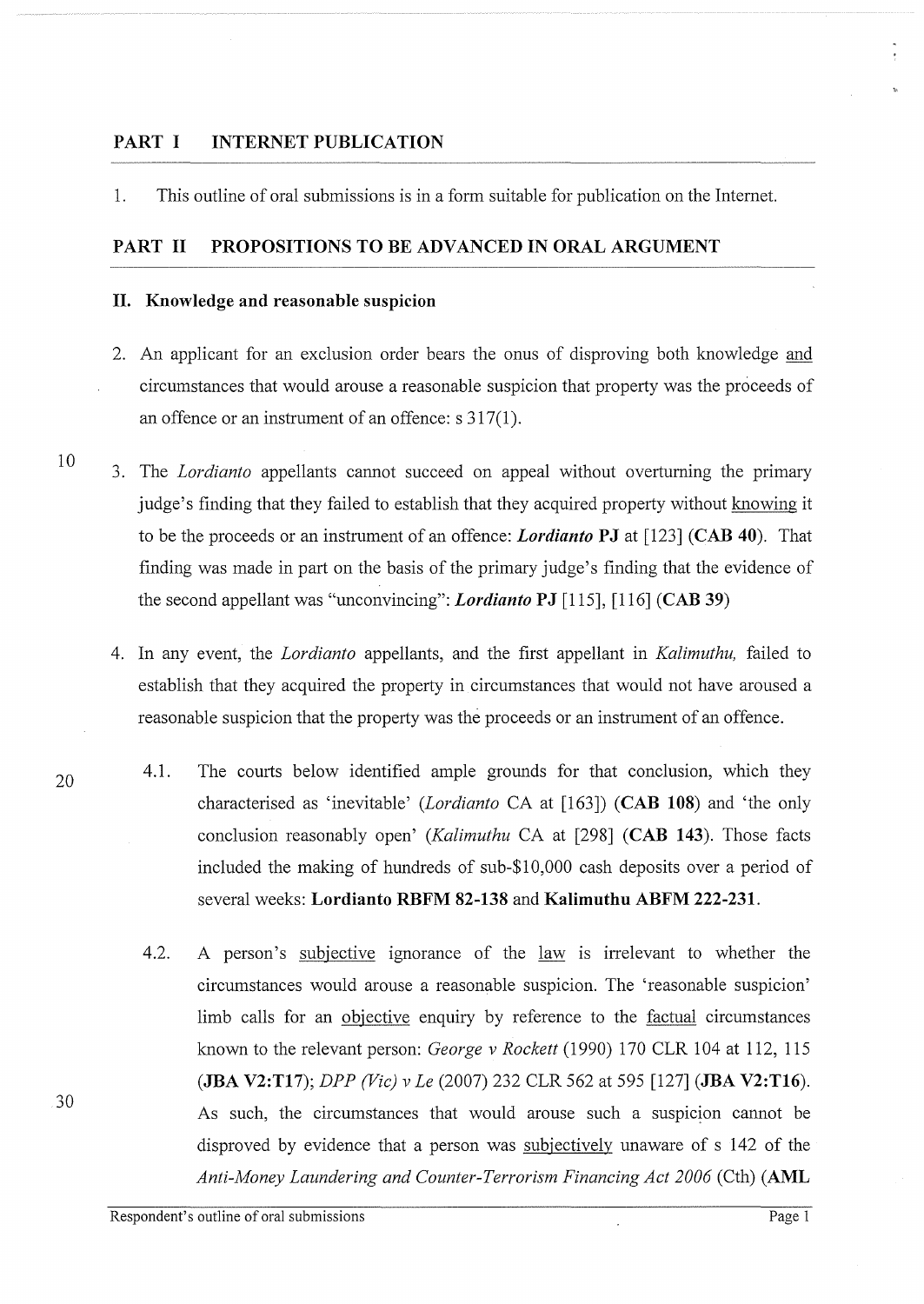Act), or more generally that structuring was unlawful, because even if that is established it does not prove that the circumstances would not arouse the relevant suspicion in a reasonable person.

4.3. The courts below did not hold that the appellants who failed on this limb were required to negate a reasonable suspicion of offences other than those particularised by the respondent pursuant to  $s$  31(6). Those appellants failed because they did not discharge their burden with respect to the particularised offences (their attempt to discharge that burden by relying on subjective ignorance of the law being rejected).

#### 10 **III. Property not acquired 'for sufficient consideration'**

- 5. The appellants failed to prove they acquired the property 'for sufficient consideration'.
	- 5.1. The appellants claimed that they were innocent victims of cuckoo smurfing, that the deposits into their accounts were the proceeds of crime, and that they lacked any connection (direct or indirect) to the depositors. Further, the appellants did not show (indeed, they denied) that the funds deposited into their accounts were their · own funds: *Lordianto* CA [119]-[120], [137]-[138] **(CAB 96-97, 101);** *Kalimuthu*  CA [470]-[472] **(CAB 187-188).**
	- 5.2. Running their case in that way was inconsistent with the appellants proving that they provided sufficient consideration "for" the deposits that were made into their accounts, because those deposits were not shown to be in exchange for the payments made to, or at the direction of, the money remitters.
		- 5 .3. There is no analogy to be drawn with ordinary banking practices, or with inferences supported by those practices, in light of the extraordinary circumstances in which the hundreds of cash deposits were made.

## **IV. Appellants not 'third parties'**

30 6. The appellants are not 'third parties' within the meaning of  $s$  330(4)(a). The courts below correctly construed the words 'third party' to refer to a person not party to the transaction by which property first becomes the proceeds or an instrument of an offence: *Lordianto* 

20